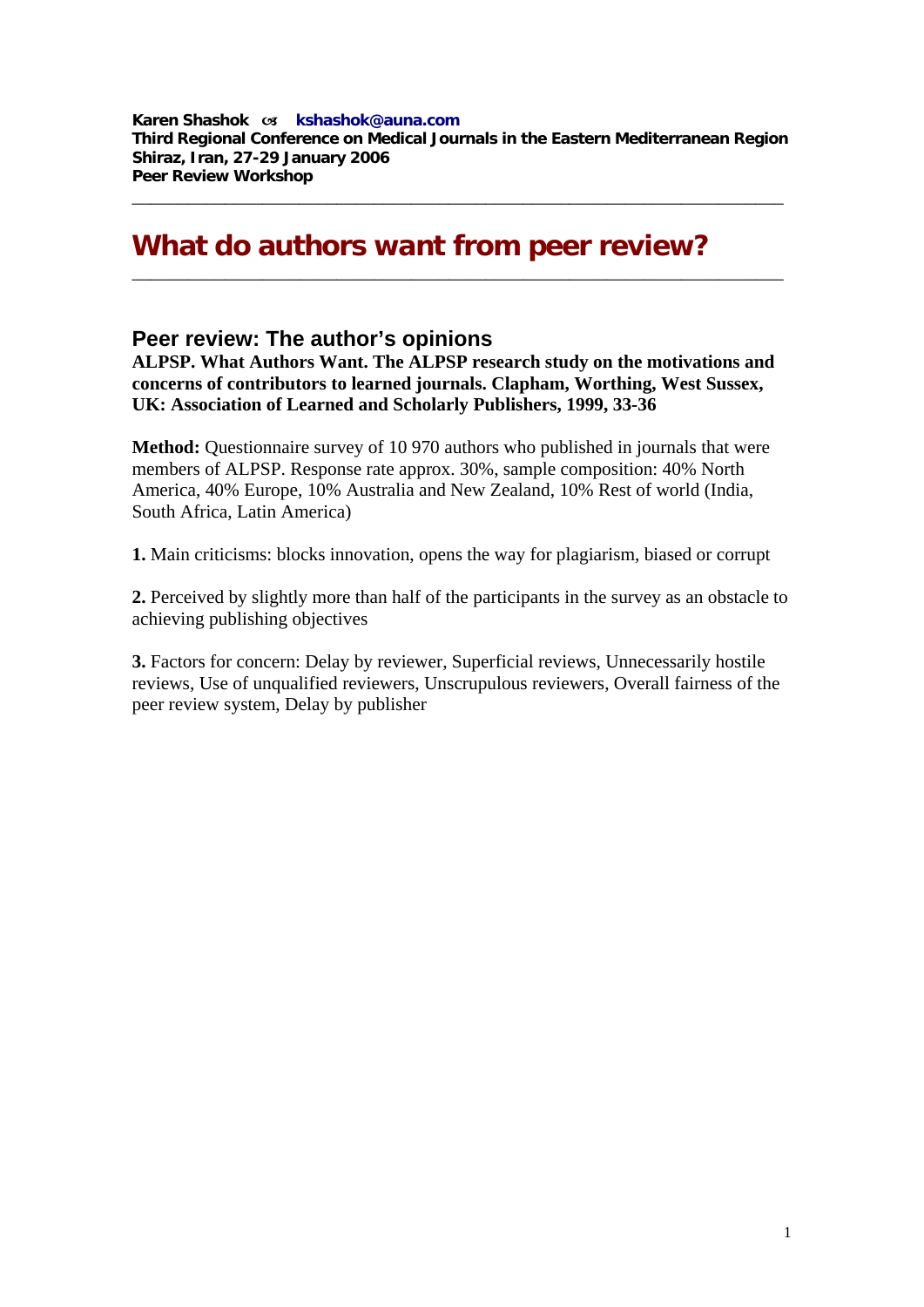# **International Committee of Medical Journal Editors**

# **Uniform Requirements for Manuscripts Submitted to Biomedical Journals: Writing and Editing for Biomedical Publication (Oct 2005)**

www.icmje.org Accessed 18 January 2006

#### **II.C. Peer Review**

Unbiased, independent, critical assessment is an intrinsic part of all scholarly work, including the scientific process. Peer review is the critical assessment of manuscripts submitted to journals by experts who are not part of the editorial staff. Peer review can therefore be viewed as an important extension of the scientific process. Although its actual value has been little studied, and is widely debated (4), peer review helps editors decide which manuscripts are suitable for their journals, and helps authors and editors in their efforts to improve the quality of reporting. A peer-reviewed journal is one that submits most of its published research articles for outside review. The number and kind of manuscripts sent for review, the number of reviewers, the reviewing procedures, and the use made of the reviewers' opinions may vary. **In the interests of transparency, each journal should publicly disclose its policies in its instructions to authors.**

#### *II.E.2. Authors and Reviewers*

Manuscripts must be reviewed with **due respect for authors' confidentiality.** In submitting their manuscripts for review, authors entrust editors with the results of their scientific work and creative effort, on which their reputation and career may depend. Authors' rights may be violated by disclosure of the confidential details of the review of their manuscript. [...]

Editors must not disclose information about manuscripts (including their receipt, content, status in the reviewing process, criticism by reviewers, or ultimate fate) to anyone other than the authors and reviewers. This includes requests to use the materials for legal proceedings.

Editors must make clear to their reviewers that manuscripts sent for review are privileged communications and are the private property of the authors. Therefore, reviewers and members of the editorial staff must respect the authors' rights by not publicly discussing the authors' work or appropriating their ideas before the manuscript is published. [...]

Reviewer comments should not be published or otherwise made public without permission of the reviewer, author, and editor.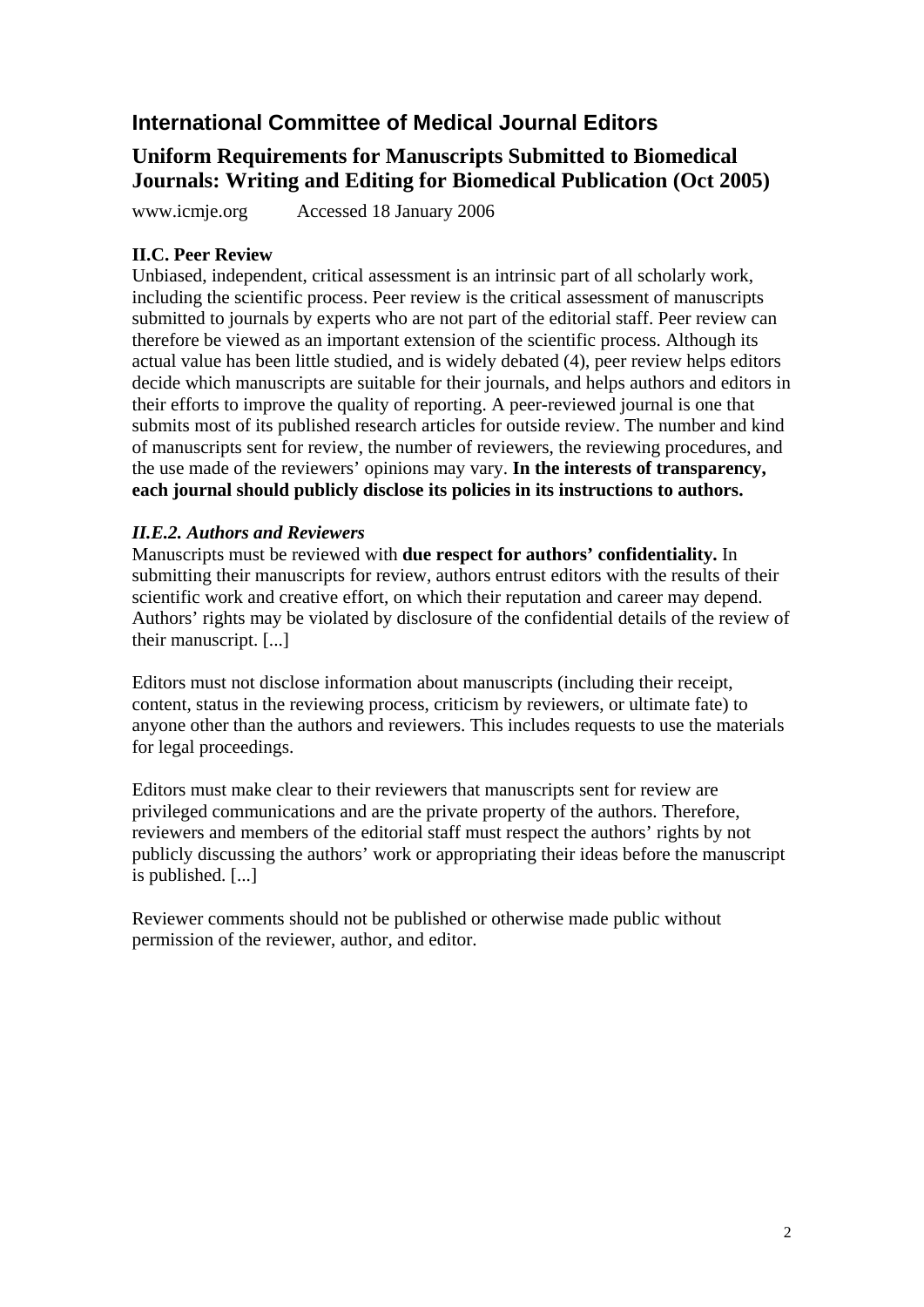# **Council of Science Editors**

## **Editorial Policy Statements Approved by the CSE Board of Directors**

http://www.councilscienceeditors.org/services/draft\_approved.cfm#Authors. Accessed 18 January 2005

#### *Editors' Responsibilities to Authors*

Editors are responsible for:

- Treating authors with fairness, courtesy, objectivity, and honesty.
- Rendering timely decisions and responses to authors' queries.
- Protecting the integrity and privileged nature of every author's work.
- Setting and monitoring a policy on conflict of interest for authors, editors and reviewers.
- Describing a process for author appeals.
- Describing a process for responding to allegations of misconduct by authors.
- Providing guides for preparing and submitting manuscripts.
- **Selecting appropriate and knowledgeable peers** to review each paper sent out for review, and guiding the peer review process.
- **Providing standards for peer reviewers**, including maintaining confidentiality of manuscripts, setting appropriate deadlines, and supplying references to document their criticisms of the paper's shortcomings.
- **Monitoring and ensuring the fairness**, timeliness, thoroughness, and civility of peer review editorial processes.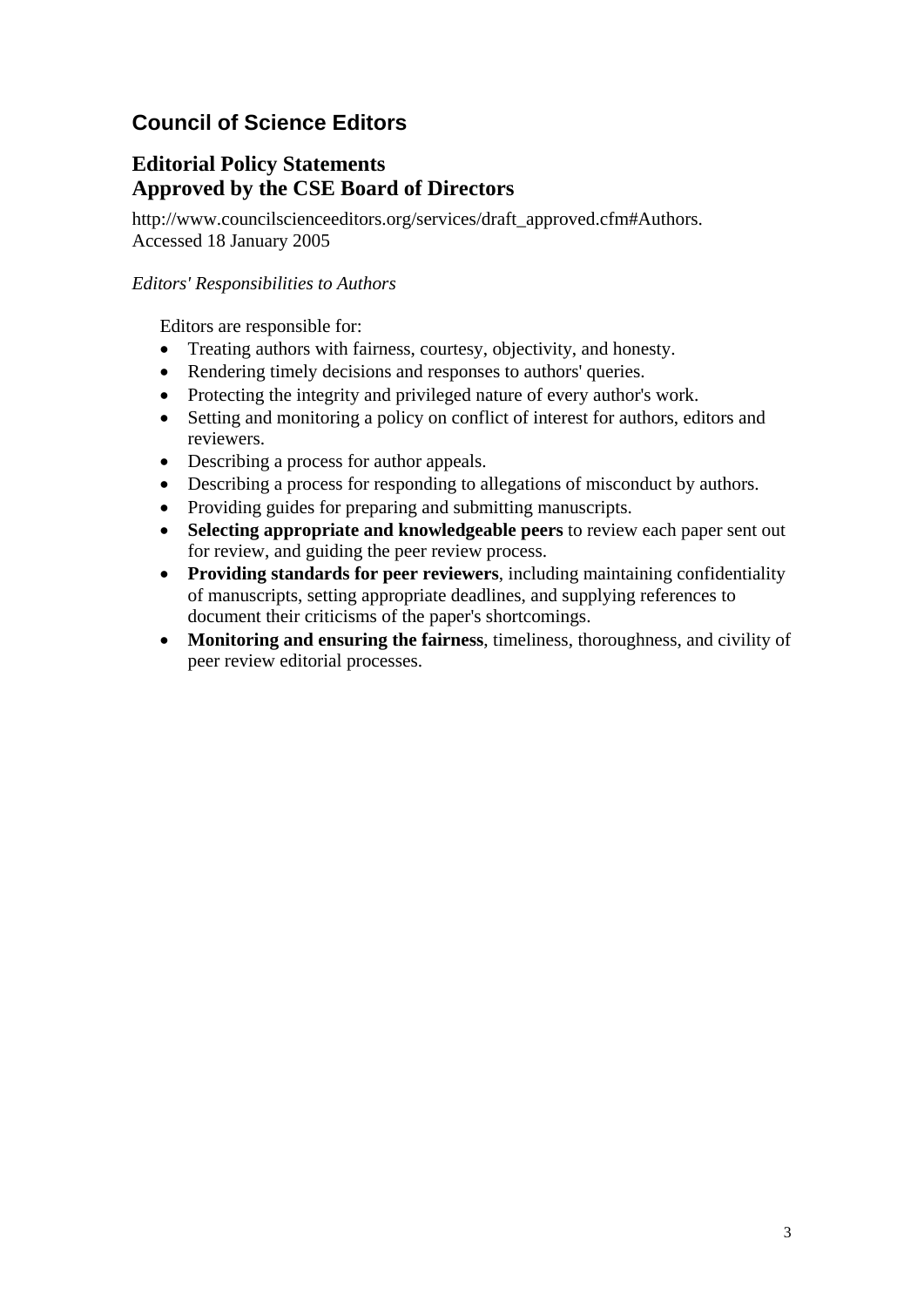# **Annals of Internal Medicine**

## **An Instructional Guide for Peer Reviewers of Biomedical Manuscripts**

http://www3.us.elsevierhealth.com/extractor/graphics/em-acep/index.html Accessed 18 January 2006

#### **Sample review form**

**Please rate the following measures of desirability for publication in** *Annals* **as: NA (not applicable) or 1 (lowest) to 5 (best).** 

#### **Measures**

- \_\_\_\_\_ Originality of concept **Subjective**
- \_\_\_\_\_ Abstract accurately reflects all essential aspects of study (including all major results and limitations) **Objective**
- \_\_\_\_\_ Quality of the study methodology and design **Objective**
- \_\_\_\_\_ Conclusions supported by results **Objective/Subjective**
- \_\_\_\_\_ Limitations are addressed **Objective/Subjective**
- \_\_\_\_\_ Composition is clear, organized, and complete **Subjective**
- \_\_\_\_\_ Scientific importance of the results **Subjective**
- \_\_\_\_\_ Overall desirability for publication in *Annals* **Subjective**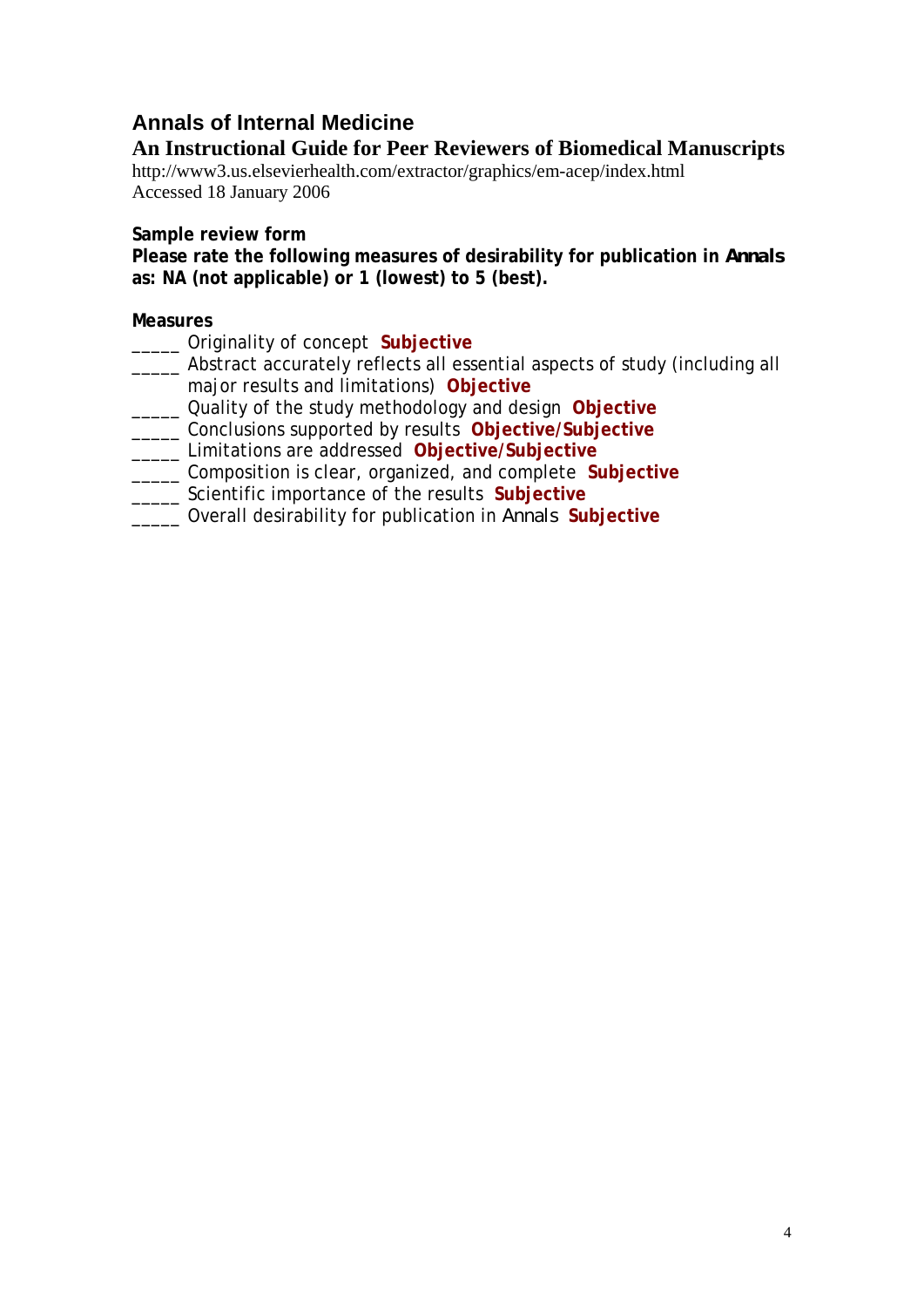# **Journal of Gambling Issues 2005 (March); 13:**

http://www.camh.net/egambling/issue13/jgi\_13\_intro.html Accessed 18 January 2006

### **editorial The peer review process at the** *Journal of Gambling Issues*

You may have noticed a coda at the end of a paper, "This article was peer reviewed," and wondered, "What does that really mean?" [...]

In this nuts-and-bolts editorial essay on how peer review works at the *Journal of Gambling Issues* (*JGI*), we hope to offer insight for those who wonder how we carry out scholarly publication. This essay will combine descriptions of ethics (the morality of what should happen) with reality-based pragmatics (what really happens) in peer review.

## [...]

**Responding to criticisms.** Comments from reviewers are not directives. We tell authors:

A reviewer's comments are not orders that have to be carried out. To the contrary, for each critique that a reviewer has made, an author has three options:

i) to discuss/debate/refute a reviewer's comment(s), or ii) to rewrite the text in response to a comment(s), or  $$ iii) a combination of these, so that an author both discusses/debates/refutes a reviewer's comment(s) and rewrites to accommodate some comments by a reviewer.

In many of the articles that you see in print, there are several points that are just as the author intended because she debated and defended her approach as written. As editor, we sometimes very much give the author the benefit of the doubt.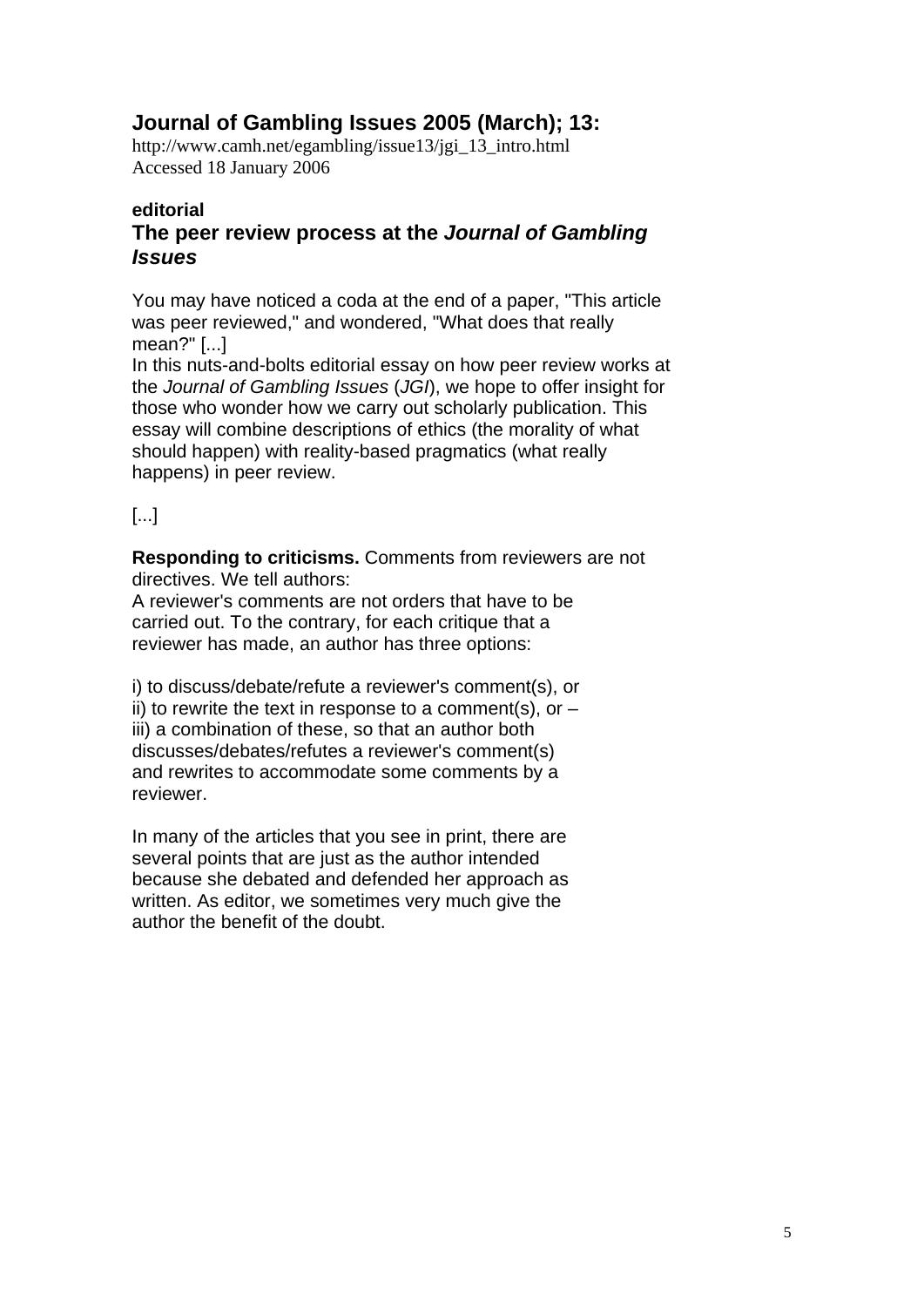# JOURNAL OF GAMBLING ISSUES

A publication of the Centre for Addiction and Mental Health

#### Guide for reviewers

Manuscript code #: Title:

Reviewer: # Name: -- [this will be deleted in the version sent to the author]

| Date sent out: $/2005$ | Date due back: $/2005$ |  | Date returned: /2005 |
|------------------------|------------------------|--|----------------------|
|------------------------|------------------------|--|----------------------|

#### **FOR THE REVIEWER: Please contact the editor ASAP if you feel that you must decline reviewing this paper for any reason (conflict of interest, time pressures), so that we have time to obtain another reviewer by deadline.**

Recommendation: (please indicate one with an "**X**" )--

1. Accept this paper either as it is, or subject to minor revisions.

2. Invite the author(s) to submit a revised version for further review.

\_\_\_\_\_ 3. Reject.

(Please place an '"**X**" beside whichever answer you endorse.)

| Evaluation:                            | Does not<br>Apply | <b>Not</b><br>acceptable | Barely<br>acceptable        | Acceptable | Good |
|----------------------------------------|-------------------|--------------------------|-----------------------------|------------|------|
|                                        | $\Omega$          |                          | 2                           | 3          |      |
|                                        | $\Omega$          |                          | 2                           | 3          |      |
| 3. Representativeness of sample        | 0                 |                          | 2                           | 3          |      |
|                                        | $\theta$          |                          | $\mathcal{D}_{\mathcal{L}}$ | 3          |      |
|                                        | 0                 |                          | $\overline{2}$              | 3          |      |
| 6. (If qualitative research)           | 0                 |                          | 2                           | 3          |      |
| 7. Appropriate literature utilized     | 0                 |                          | 2                           | 3          |      |
| 8. Accuracy of literature presentation | 0                 |                          | 2                           | 3          |      |
|                                        | 0                 |                          | 2                           | 3          |      |
| 10. Findings are well-communicated     | $\Omega$          |                          | 2                           | 3          |      |
|                                        | 0                 |                          | 2                           | 3          |      |
| 12. Appropriate topic for the JGI      | $\Omega$          |                          |                             | 3          |      |

COMMENTS FOR THE EDITOR: Please send any confidential comments to the editor in a separate email.

COMMENTS FOR THE AUTHORS: Please read the following page of *Guidance for reviewers* before you write your comments to the authors on a separate page.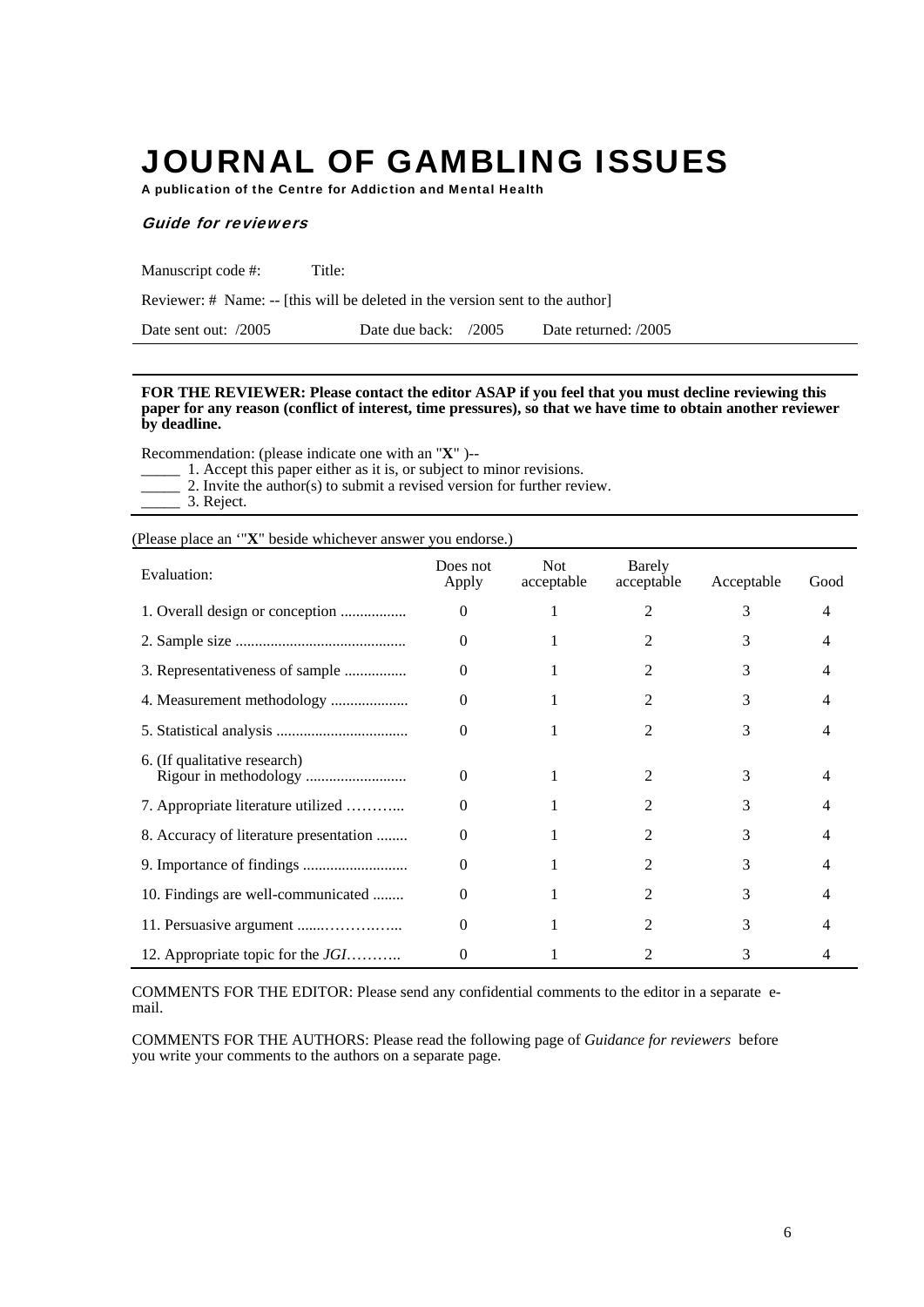# Guidance for reviewers

**Important notes**: A good review makes it clear to the author and the editor what positive and negative aspects a paper may have, especially in the context of other allied work in the field. It offers constructive criticism to the author so that s/he knows what would improve the paper.

#### **When commenting to the author(s)**:

1. A reviewer of the second version of a paper should not raise new criticism based on the first version: the first review should have covered all concerns. (To later raise new criticism about the first draft could result in an endless cycle of critique and response.)

2. Please do not tell the author whether you feel that the paper should be published or not. Your review should provide guidance, noting limitations of the research and ways it can be improved. The editor will give the reasons for rejection or acceptance when he corresponds with the authors.

3. A good rule of thumb is to write your comments as if addressing someone you know. Constructive criticism, courtesy, and respect are important. Adverse comments relating to the authors themselves are inappropriate.

4. Please number your comments. When inviting a resubmission we will ask authors to address each numbered comment, and to indicate where they do so.

5. Please check that the manuscript title and number are correctly entered on the top of each page of comments.

The review section titles offered here are offered only as a guide. They are not required. We recognize that many reviewers have their own preferred approaches for offering guidance.

1. General remarks. Here you might note the major positive and negative aspects of a paper.

2. Evaluation of findings. Please draw attention to problems with the design of the study, faulty findings or unfounded conclusions. Examples include: incorrect statistical analysis, overgeneralization from the sample or measures, inadequate control(s), measurement error or bias, illogical argument, dubious assumptions, unwarranted assignment of causality, and failure to rule out plausible alternative explanations.

3. Comments on the text. Problems with the text can include poor use of English, vague or incorrect terminology, faulty representation of relevant research literature, illogical argumentation, failure to discuss alternative explanations of the findings, or limitations. Concerning English usage, please note that, once accepted, all papers receive studious copyediting for spelling, grammar, punctuation, and issues of style. Therefore a reviewer need not comment on these areas unless she strongly wishes to do so.

4. Other comments. Here you may wish to make other comments not covered above.

Thank you for aiding the peer review process at the *Journal of Gambling Issues*!